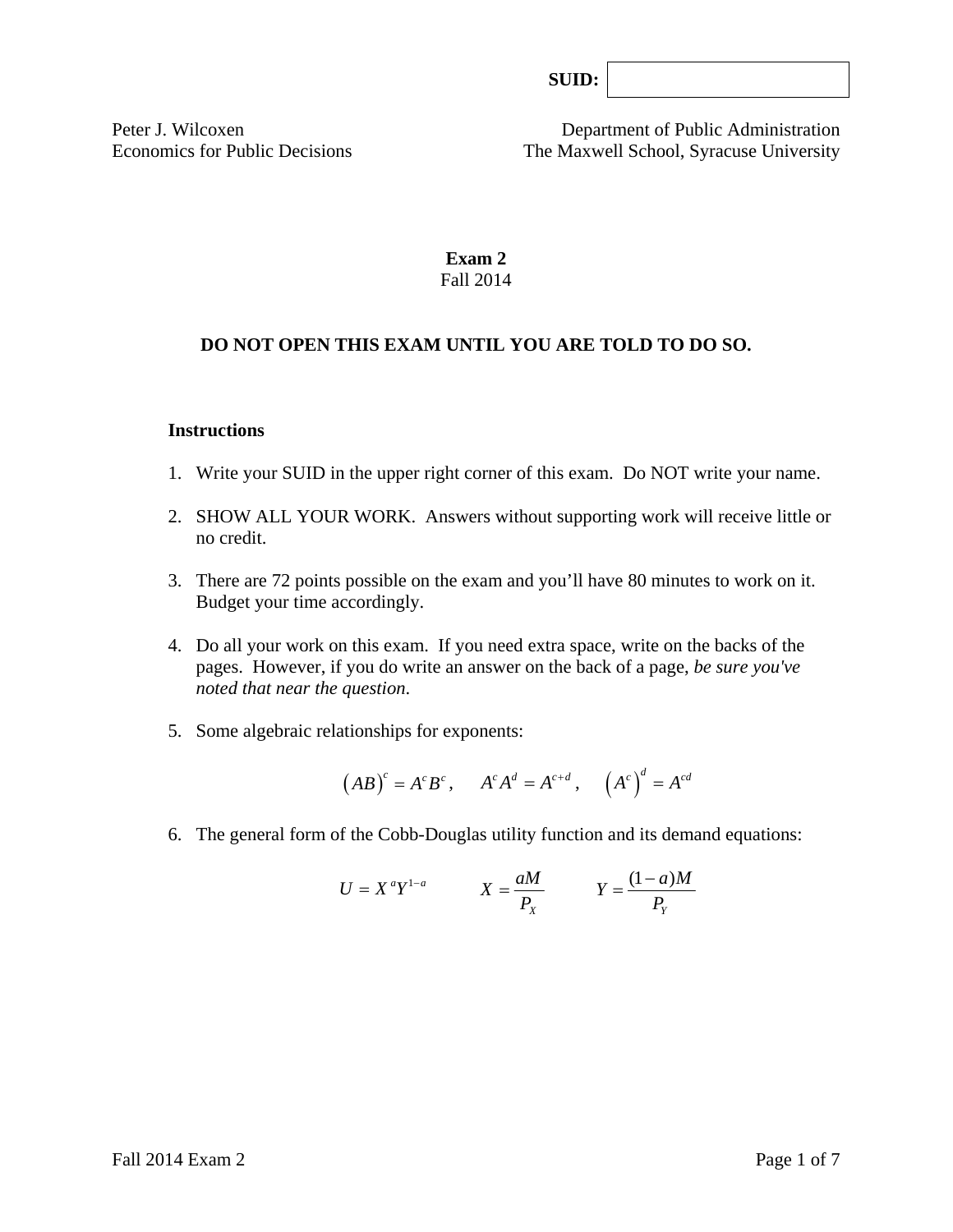## **Question 1 (9 points)**

One of the households in the table to the right has Cobb-Douglas preferences. In the remainder of the exam, this will be referred to as the CD household.

(a) Please determine which one is the CD household and calculate its value of *a*.

| HH            | Year | <b>Income</b> | Px | Pv | $\mathbf X$ | Y   |
|---------------|------|---------------|----|----|-------------|-----|
| A             | 2013 | 2600          | 8  | 10 | 200         | 100 |
|               | 2014 | 2160          | 9  | 9  | 160         | 80  |
| B             | 2013 | 1800          | 8  | 10 | 125         | 80  |
|               | 2013 | 2160          | 9  | 9  | 120         | 120 |
| $\mathcal{C}$ | 2013 | 800           | 8  | 10 | 30          | 56  |
|               | 2014 | 990           | 9  | 9  | 33          |     |

(b) Draw a diagram illustrating the CD household's 2014 equilibrium.

(c) Please *derive* the expenditure function for the CD household. Be sure to show all the steps, not just the final result.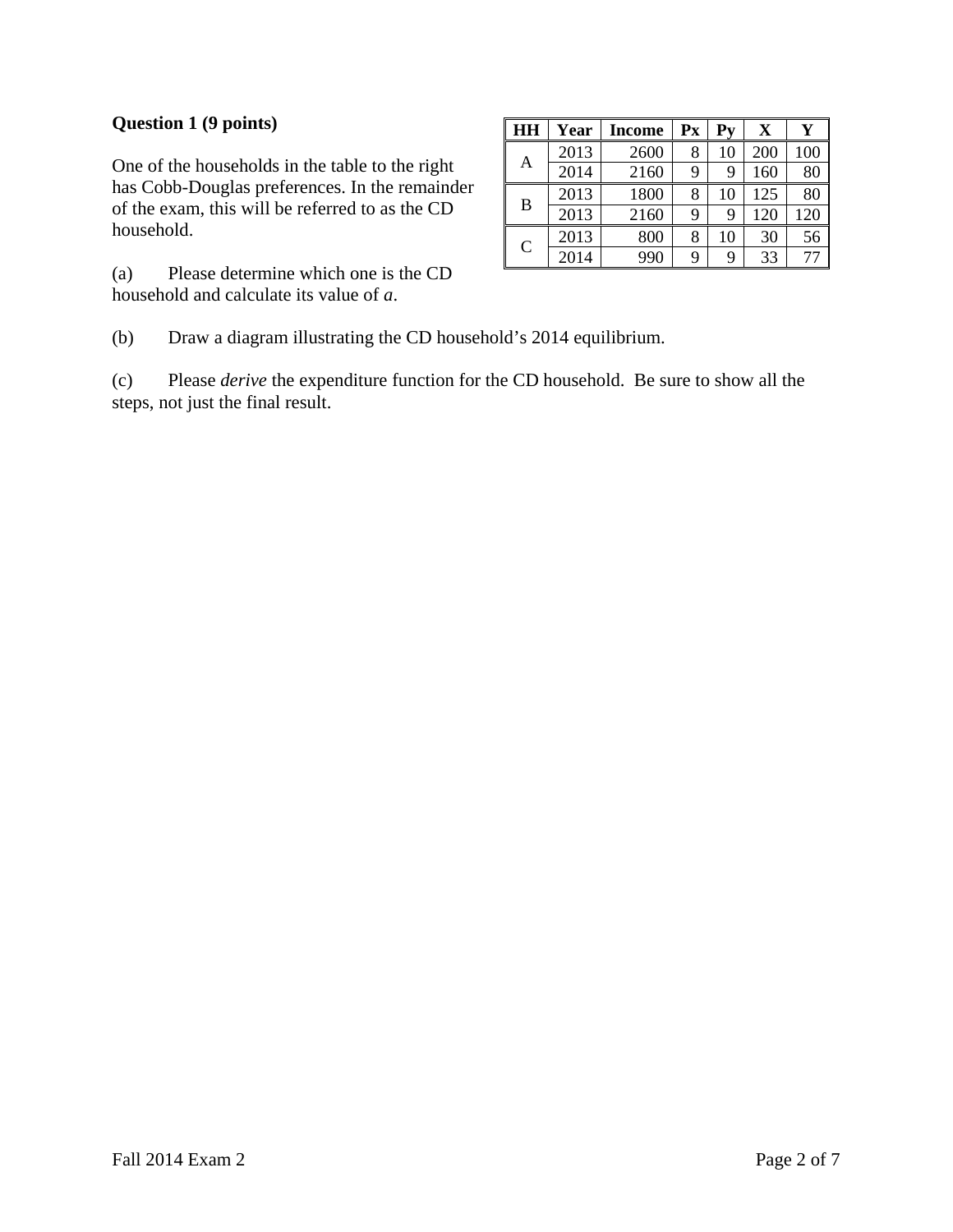## **Question 2 (15 points)**

Suppose that in 2014 the government wishes to shift the CD household's consumption away from good Y. It is considering the two policies below:

Policy A: \$5 tax on Y, \$3 subsidy on X, and a \$110 payment to the household. Policy B: \$5 tax on Y, no subsidy on X, and a \$330 payment to the household.

You may assume that supplies of X and Y are perfectly elastic so Px and Py change by the amount of the tax or subsidy: i.e., Py=\$14 in both and Px=\$6 in A or Px=\$9 in B.

(a) Please calculate the new values of X and Y under each policy and then calculate the overall effect of each policy on the government's budget. Does either policy break even?

(b) Please calculate the compensating variation for each policy and indicate whether the household is better or worse off under each.

(c) Which policy is better for reducing Y? Which is preferred by the household?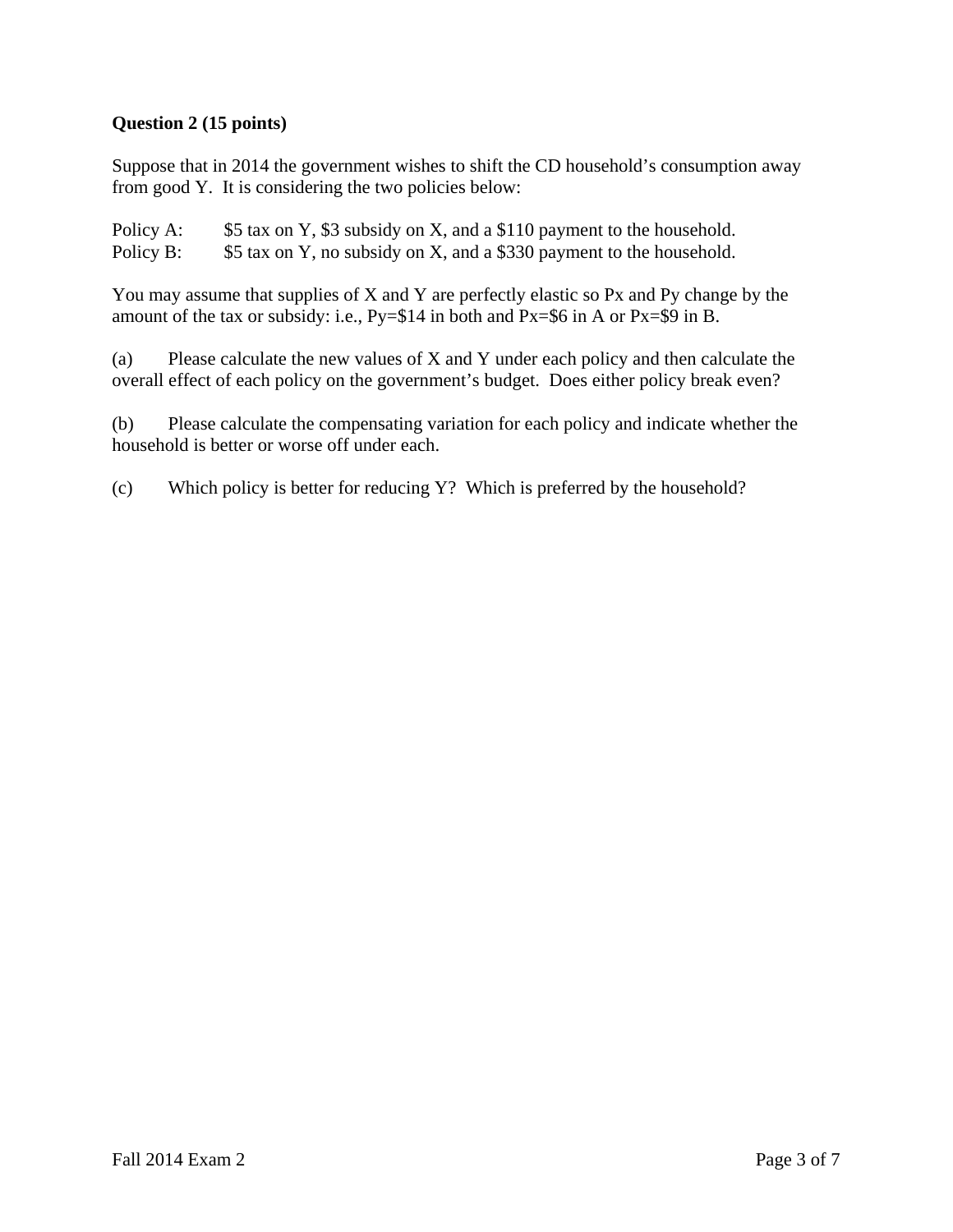#### **Question 3 (9 points)**

One of the households in the table to the right regards X and Y as perfect complements and always buys *b* units of good X for each unit of good Y. In the remainder of the exam, this will be referred to as the PC household.

| HH            | Year | Income | Px | Pv | $\mathbf X$ |     |
|---------------|------|--------|----|----|-------------|-----|
| A             | 2013 | 2600   | 8  | 10 | 200         | 100 |
|               | 2014 | 2160   | 9  | 9  | 160         | 80  |
| B             | 2013 | 1800   | 8  | 10 | 125         | 80  |
|               | 2014 | 2160   | 9  | 9  | 120         | 120 |
| $\mathcal{C}$ | 2013 | 800    | 8  | 10 | 30          | 56  |
|               | 2014 | 990    | 9  | 9  | 33          | 77  |

(a) Determine which one of the households in the table has perfect complements preferences and calculate the value of *b*.

(b) Please *derive* the PC household's demand equations for X and Y in terms of *b,* Px, Py and income M. Be sure to show the steps involved, don't just write down the equations.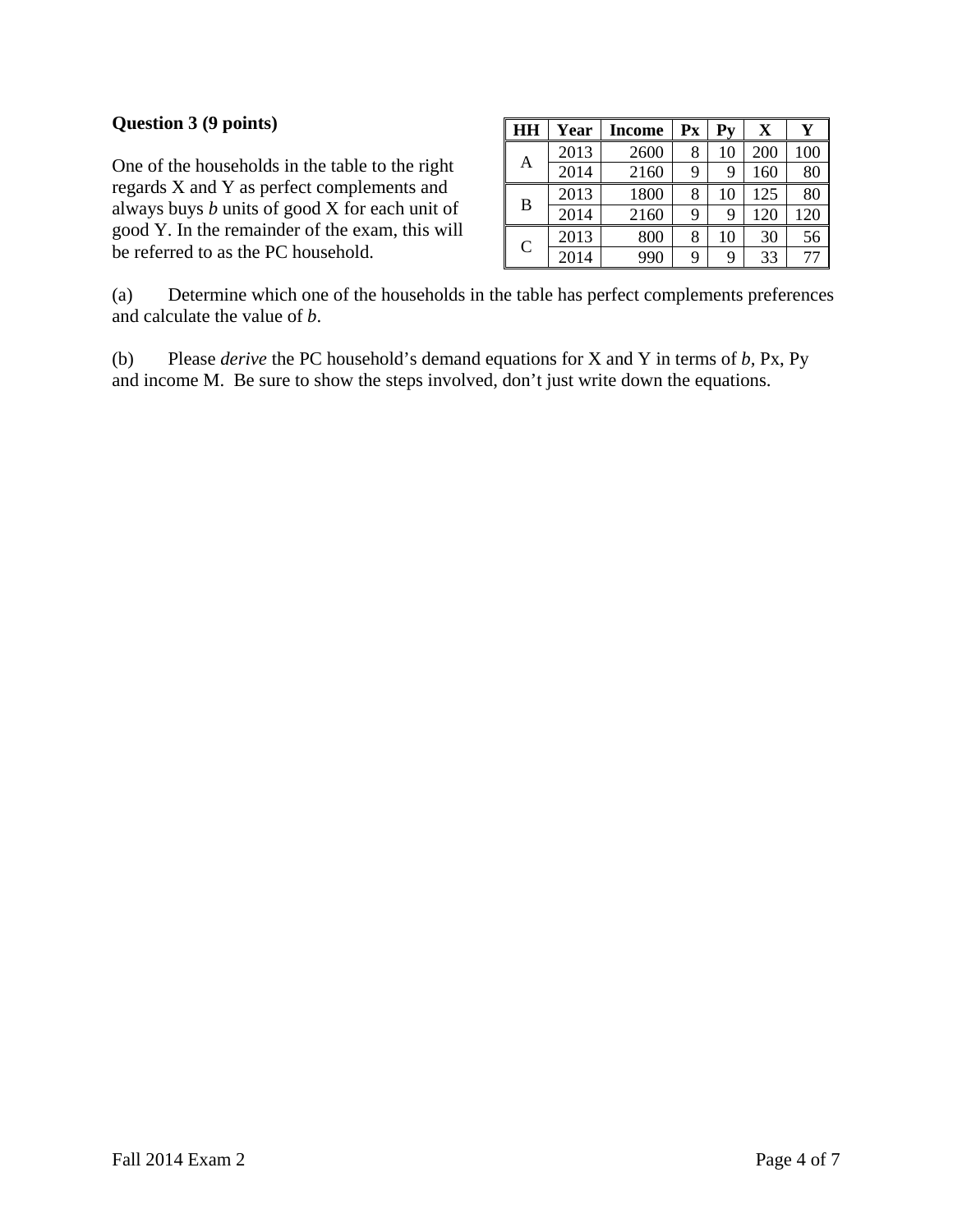# **Question 4 (15 points)**

Suppose that in 2014 the government decides to impose \$4 tax on Y to raise revenue. You may assume the supply of Y is perfectly elastic so Py would become \$13. In addition, the government gives a \$10 payment directly to the household.

(a) Determine the household's new consumption of X and Y and illustrate the new equilibrium with an appropriate diagram (just the new equilibrium: you don't need to include the original 2014 equilibrium).

(b) Calculate the compensating variation for the policy and indicate whether the household is better or worse off.

(c) Calculate the overall effect of the policy on the government's budget and then determine the amount of deadweight loss.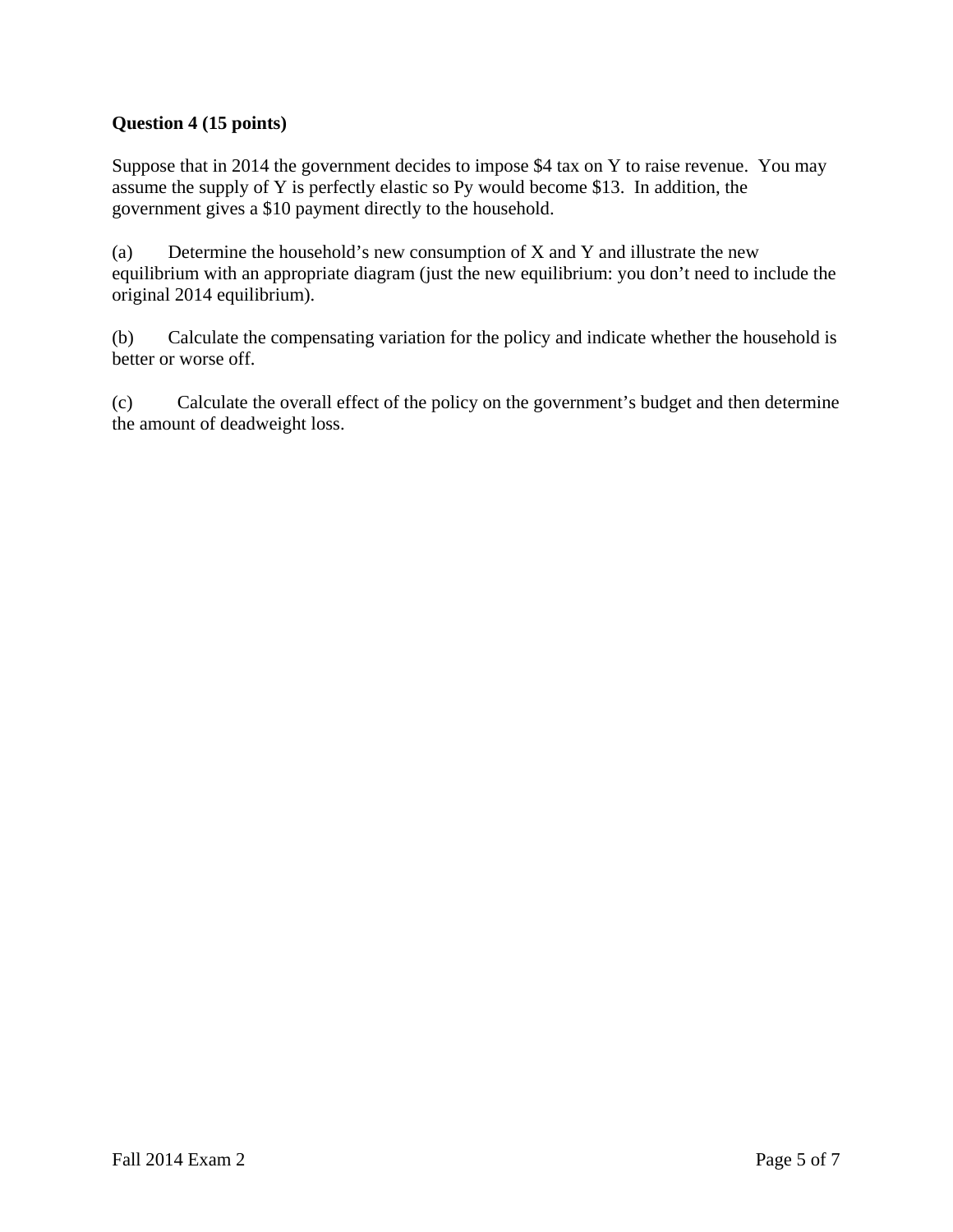#### **Question 5 (12 points)**

A household buys two goods, X and Y, and its preferences can be represented by the utility function shown below (a generalization of Cobb-Douglas known as Stone-Geary). Also shown are the household's demand equations and its expenditure function. Be careful about subscripts: the numerators and the denominators in the demand equations are both different.

$$
U = (X - 20)^{0.5} (Y + 20)^{0.5}
$$

$$
X = 10 + \frac{0.5M + 10P_y}{P_x}
$$

$$
M = 20(P_x - P_y) + 2U(P_x)^{0.5} (P_y)^{0.5}
$$

$$
Y = -10 + \frac{0.5M - 10P_x}{P_y}
$$

Initially, Px=\$10, Py=\$10 and M=\$2000. The government is considering a policy that would place a \$10 tax on X. The supply of X is perfectly elastic and Px would rise to \$20.

(a) Please calculate the initial equilibrium before the policy is enacted and the new equilibrium with the policy in place. What is the total change in X?

(b) What is the compensating variation for the policy? Is the household better or worse off?

(c) Calculate the policy's income and substitution effects for the X good.